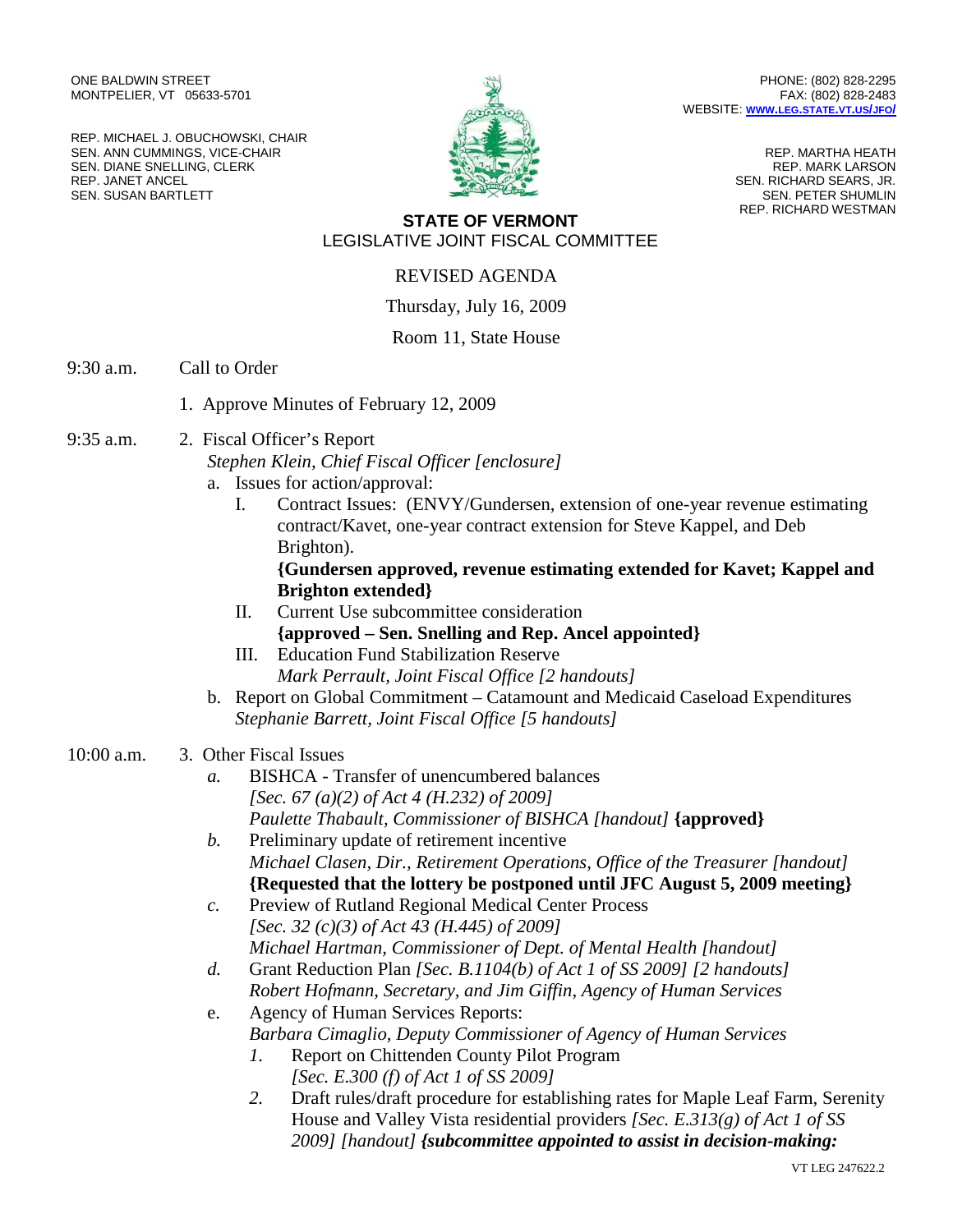|              | Senators Bartlett, Sears, Shumlin and Snelling, and Rep. Heath}<br>Treatment services reduction and disbursement of funds to providers plan<br>3.<br>[Sec. E.313(h) of Act 1 of SS 2009] [handout]<br>{subcommittee appointed in 3.e.2. to assist in reduction savings plan} |
|--------------|------------------------------------------------------------------------------------------------------------------------------------------------------------------------------------------------------------------------------------------------------------------------------|
| $11:20$ a.m. | 4. Preliminary Closeout Report<br>James Reardon, Commissioner, Dept. of Finance & Management [handout]                                                                                                                                                                       |
| $11:45$ a.m. | 5. Revenue Update and Discussion<br>Tom Kavet, Legislature's Economist [2 handouts] {Rep. Larson appointed to develop a<br>recommendation for a future agenda 'for underlying background growth rates<br>(VEGI).                                                             |
| $12:30$ p.m. | Next meeting dates/times confirmation (Aug. 5 and Sept. 10)                                                                                                                                                                                                                  |
| $12:32$ p.m. | <b>Recess for Emergency Board Meeting</b>                                                                                                                                                                                                                                    |
| $2:30$ p.m.  | Reconvene                                                                                                                                                                                                                                                                    |
|              | 6. Cost reduction position savings plan context [Act 2 of SS 2009, Sec 10 (d)]<br>a. Stephen Klein                                                                                                                                                                           |
|              | b. Positions savings, reductions and plan report<br>James Reardon, Agency of Administration [2 handouts]                                                                                                                                                                     |
|              | a Agonay/Department regnonges on impects of reductions to programs and workflow                                                                                                                                                                                              |

*c.* Agency/Department responses on impacts of reductions to programs and workflow. *Jonathon Wood, Secretary (ANR/DEC) Joan Senecal (DAIL) Christine Finley, Deputy Commissioner (VDH) Rob Hofmann (AHS) Raeann Knopf, ARRA Funds Coordinator (ED)*

*d.* Vermont State Employees Response to Positions *Jes Kraus, Director, VSEA*

4:30 p.m. Adjourn

# **\*Emergency Board will meet at 1:00 p.m. in the 5th floor Pavilion Office Bldg., 109 State Street \*Joint Transportation Oversight Committee will meet at 9:00 a.m. in Room 10, State House.**

Other Reports/Information:

- I. Transfer of FY09 DOC GF from Correctional Services appropriation to out-of-state beds appropriation *[Section 110 of Act 4 (H.232) of 2009, adding Sec. 5.224 (f) of Act 192 of 2008] [Agency of Administration] [enclosure]*
- II. Quarterly Report of costs and expenditures for proceedings of the Federal Energy Regulatory Commission *[30 V.S.A. § 20 (b)(9)].[Department and Board – Public Service] [enclosure]*
- III. Report on excess receipts establishing/increasing the scope of a program. *[32 V.S.A. § 511] [Agency of Administration] [NOT received]*
- IV. Report on status of training programs and expenditures. *[32 V.S.A. § 8557 (b)] [VT Fire Service Training Council] [3 handouts]*